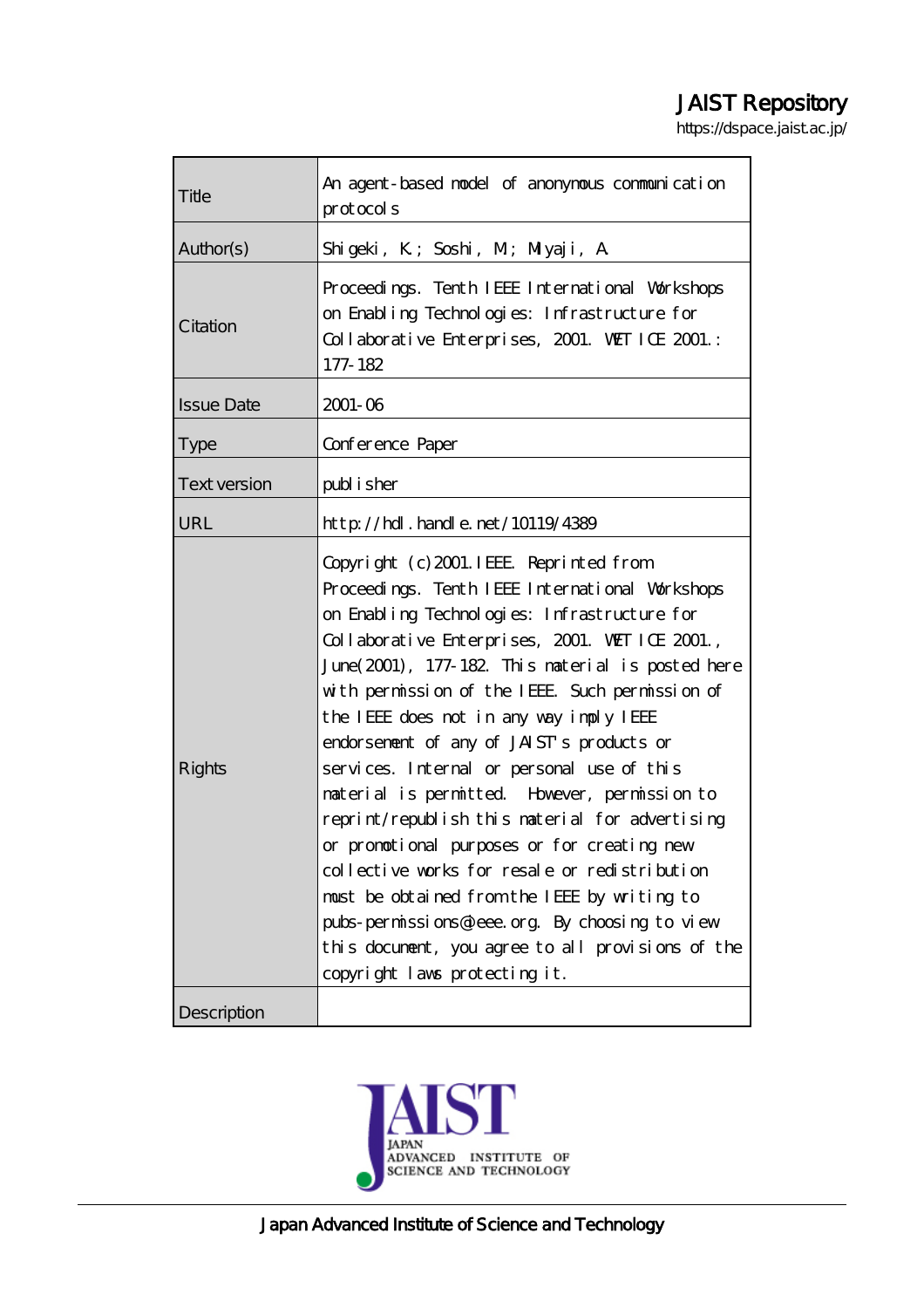# **An Agent-Based Model of Anonymous Communication Protocols**

Shigeki Kitazawa Mitsubishi Electric Corporation Information Technology R&D Center Information Security Technology Dept. 5- **1** - 1 Ofuna, Kamakura, Kanagawa, shigeki @ [iss.isl.melco.co.jp](http://iss.isl.melco.co.jp)

#### **Abstract**

*So far various anonymous communication protocols have been proposed independently and aimed at different situations. As a result, it is hard to understand the essen*tial structures of those protocols and each protocol must be *evaluated and implemented independently.* 

*To solve these problems, we propose an anonymous communication model that can represent a wide variety of anonymous protocols. In our model, we introduce* agents that work in cooperation to realize anonymous communica*tion. This modeling is based on the observation that most of practical anonymous protocols have much commonality in that they have several relay nodes en route from the sender to the receiver to provide anonymity.* 

*On our model, such agents' behaviors are expressed in a small set of primitive functions. Using these primitive functions, the essential structures of anonymous communication protocols can be described clearly.* 

## **1 Introduction**

Many researchers have vigorously proposed anonymous communication protocols so far [2, 3, 6, 8, 9, 10]. The most primitive way of providing anonymous communication is for a sender to deliver a message to a receiver via *aproxq,* [8] indirectly (hereinafter we call this method "Proxy"). In this way the receiver can not learn the identity of the sender but only the identity of the proxy. Reiter and Rubin developed an anonymous communication system, called Crowds [9], in 1998. Crowds provides anonymity by making a relay node (called "jondo") probabilistically forward a message to another relay node before sending it to the ultimate destination. In 1999, Inoue and Matsumoto proposed a new method for anonymous communication [3] (in this paper we call this "IM"). In IM, a sender divides a message into

Masakazu Soshi, Atsuko Miyaji School of Information Science, Japan Advanced Institute of Science and Technology 1-1 Asahidai, Tatsunokuchi, Nomi, Ishikawa, 923- 1292, Japan 247-8501, Japan { soshi,miyaji} [@jaist.ac.jp](mailto:jaist.ac.jp)

> fragments, then randomly separates them into two groups, and finally forwards each of them to two other relay nodes.

> Such anonymous protocols have been developed independently and aimed at different situations. Therefore we are confronted with the following problems. First, it is hard to clarify the essential structures of those protocols. This immediately leads to the difficulty in understanding such protocols. Secondly, each anonymous communication protocols must be evaluated and implemented independently from scratch. That is, experiences of evaluation and implementation of an anonymous protocol would not help in the case of another protocol. Thirdly, it is difficult to evaluate the differences among those protocols. Thus a suitable choice of an anonymous communication protocol in a given situation is not so obvious.

> To alleviate these problems, it might appear that what we have to do is only to represent anonymous communication protocols with FDT (Formal Description Techniques), some of which have already been standardized (e.g., SDL [I], LOTOS *[5],* and Estelle [4]). However, if we limit our discussion to anonymous communication protocols as is the case in this paper, the protocol description with FDT becomes too detailed and complicated unnecessarily. Consequently it is difficult to solve the problems mentioned above.

> Therefore in this paper we propose an anonymous communication model that can represent a wide variety of anonymous communication protocols. In our model, we introduce *agents* that work in cooperation on behalf of users to realize anonymous communication. This way of modeling is based on the following observation; most of practical anonymous communication protocols *[2,* **3,** 8, 9, IO] have much commonality in that they have several message relay nodes en route from the sender to the receiver to provide anonymity.

> When we describe anonymous communication protocols on our model, behaviors of agents in the model can be ex-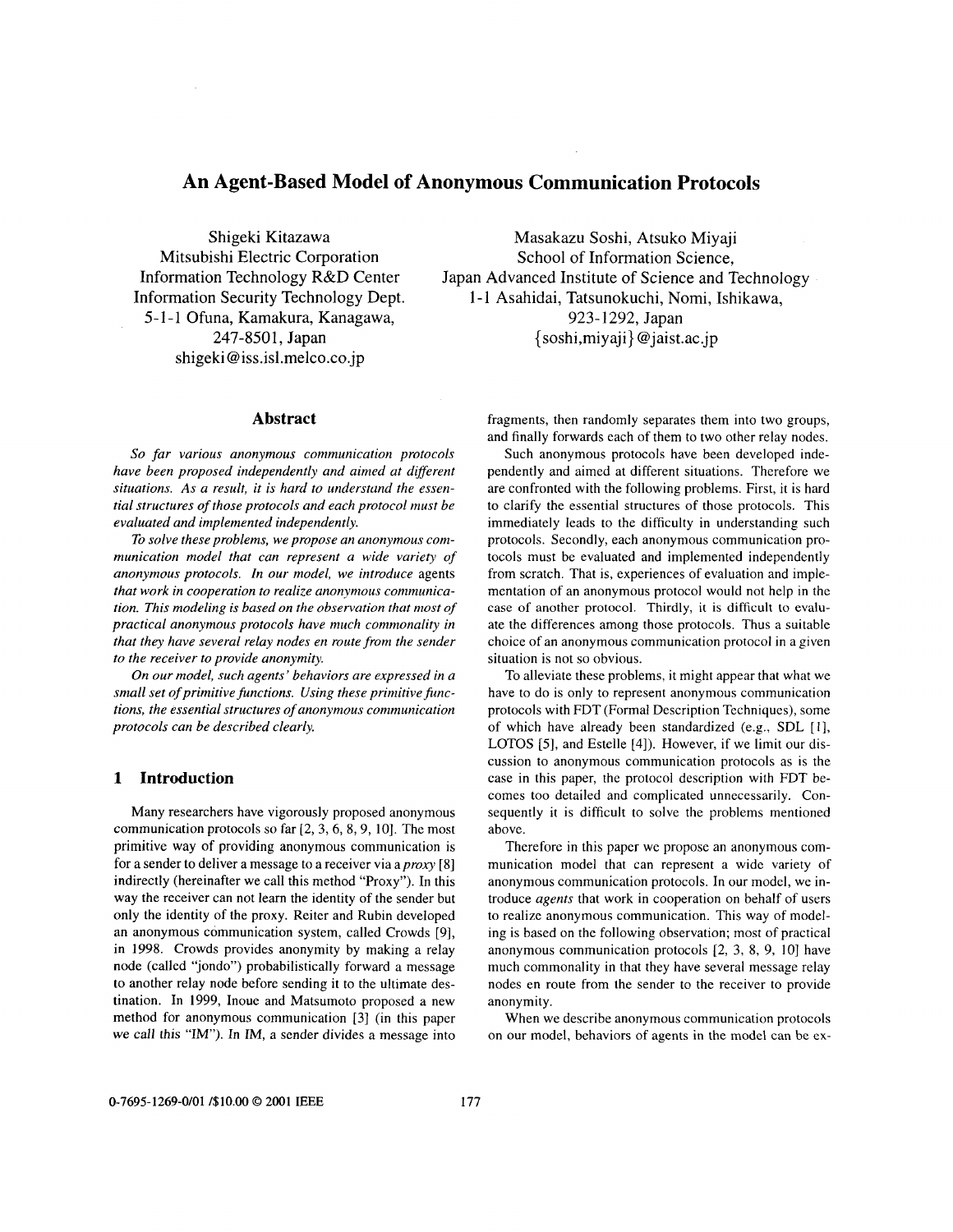pressed using a set of *primitive functions.* Actually the size of the set can be rather small, so that primitive functions can clarify the essential structure of anonymous communication protocols. Moreover they are useful to develop a new anonymous communication protocol.

Now we can summarize the advantages of our model as follows. First, our model has appropriate formalism and sufficient expressive power to describe anonymous communication protocols. Therefore, if we can develop a single mechanism to execute descriptions on our model, it is possible to actualize a wide variety of anonymous communication on such a single mechanism. Similar discussion can also be applied to evaluation on anonymous protocols. In other words, implementation and evaluation of a wide variety of anonymous communication protocols can be done in one framework of our model. Another advantage of our model is that it gives us a clue to evaluate and classify anonymous communication protocols. Therefore it becomes possible to choose an appropriate anonymous protocols depending on situations.

This paper is organized as follows. Section *2* defines our model. In Section *3* Proxy and Crowds are described on our model as examples. Moreover Crowds and IM are integrated in Section 4 to demonstrate the expressive power of our model. Finally, we conclude this paper in Section 5.

# **2 The anonymous communication protocol**  ' **model**

In this section, we define our anonymous communication model.

#### **2.1 Basic Concepts**

## **2.1.1 Entities**

First of all, we define the entities involved in our anonymous communication model as follows: (1) **Initiator** *I:* **a** user who generates a message content *V* and initiates anonymous communication. (2) **Responder** *r:* the recipient of the message content *V,* with whom the initiator *I* wishes to communicate. **(3) Message relay agent** *A:* an agent that manages anonymous communication on behalf of a user. Each user has one such agent. The agents of initiator *I* and responder  $r$  are denoted by  $A_I$ ,  $A_r$ , respectively.

## **2.1.2 Message form and type**

On our model, a communication message *m* exchanged between entities has the following form:  $m = (S, R, PI, Pr, q)$ *PV*). *S* is the sender that issues the message into a communication link and *R* is the receiver that receives the message directly in the link. *PI* is information about the initiator *I,*  with which the responder  $r$  can return its reply to  $I$ , e.g.,



**Figure 1. Message communication.** 

the initiator address or a message (or communication) identifier.  $Pr$  is information about  $r$ , with which the message can reach *T,* e.g., the responder address or the encrypted responder address. *PV* is a message content *v,* which has possibly been transformed, e.g., encrypted or fragmented.

We call *PI, PT, PV pseudo parameters.* Pseudo parameters-are used to exchange a message between *I* and *<sup>T</sup>* while their identities are kept secret. Examples of messages in a few anonymous communication methods are given in Section 3.

Furthermore on our model, according to the type of the sender and the receiver, messages can be classified into the following types: (1) **type I-A**: messages from *I* to  $A_I$ , (2) **type A-A:** messages from an agent to other agent(s), **(3) type A-r:** messages from  $A_r$  to  $r$ , (4) **type r-A**: messages from  $r$  to  $A_r$ , and (5) **type A-I**: messages from  $A_I$  to  $I$ .

Figure **1** depicts the case where the initiator and the receiver communicates with each other directly.

#### **2.1.3 Databases**

In our model, an agent's state and knowledge are expressed in its own databases. An agent decides where to send a **message,** depending on its **state** and **the** received **message.** 

The databases are classified into the following types, based on the data stored in them: (1) Key: encryption keys and decryption keys, **(2)** SDB: all messages the agent sent, and **(3)** RDB: all messages the agent received. In our model, we do not distinguish keys in public key cryptosystems from keys in symmetric key cryptosystems.

#### **2.2 Anonymous communication function**

Message relay agents actualize an anonymous communication protocol in cooperation. This section defines some functions to represent such agent's behavior.

## **2.2.1 Message routing function and message generating function**

In this section we introduce two auxiliary functions  $MsgRoute^{type1}_{type2}(m,$  Key, SDB, RDB) and  $MsgGen^{type1}_{type2}(m,$ Key, SDB, RDB) in order to define anonymous communication function *AnonComm(m)* later.

 $MsgRoutet_{type2}^{type1}(m, \text{Key}, \text{SDB}, \text{RDB})$  determines the path a message generated by the agent follows. This

 $\sim$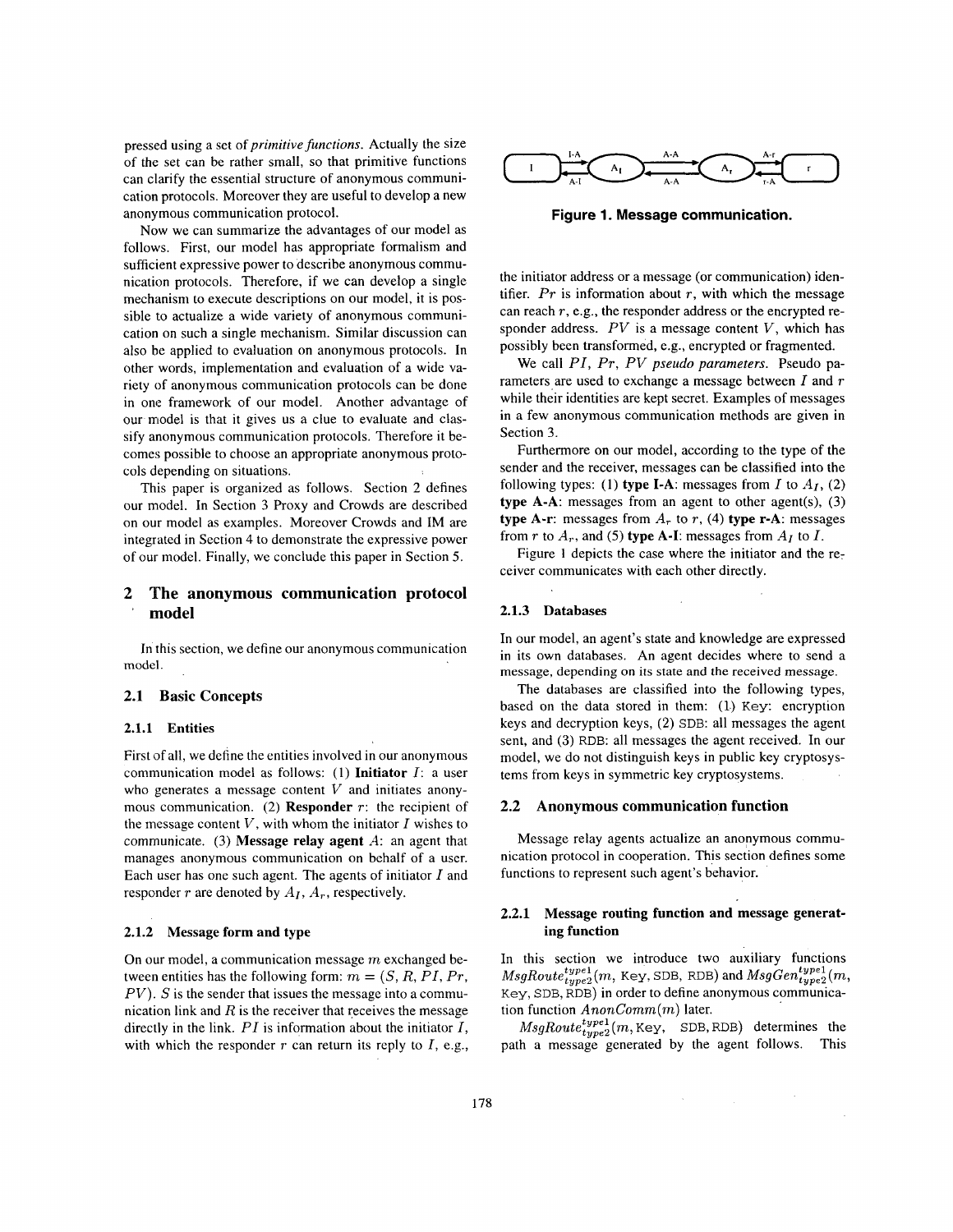function returns true or false.  $MsgGen^{type1}_{type2}(m, Key,$ SDB,RDB) generates the messages which are sent to the next addresses. In both cases *type1* and *type2* show the types of a received message and a newly generated message, respectively.

The input parameters of both functions are message *m*  the agent received and the agent's state **(Key,** SDB, and RDB). They are used to determine the message route and to generate new messages.

#### **2.2.2 Anonymous communication function** *AnonComm(m)*

Using the definitions above, now we are ready to define *AnonComm(m).* In our model *AnonComm(m)* expresses the behavior of an agent when it receives a message.

```
SDB: SDB_{A-A} \cup SDB_{A-r} \cup SDB_{A-1} \cup SDB_{\{A-A, A-r\}} \cup SDB_{\{A-A, A-1\}}RDB: RDB_{I-A} \cup RDB_{A-A} \cup RDB_{r-A}m: a message the agent receives. 
   type(m): returns the type of the received message.
   M: the set of the output messages.
1function AnonComm(m) 
2 begin<br>3 x \leftarrow3<br>
3 x \leftarrow type(m); \quad \mathcal{M} \leftarrow \emptyset; \quad RDB_x \leftarrow RDB_x + \{m\};<br>
4 if (x = "I - A") then
5 begin 
             M \leftarrow MsgGen_{A-A}^{1-A}(m, \text{Key}, \text{SDB}, \text{RDB}); \text{SDB}_{A-A} \leftarrow
```

```
7 end 
8 
9 begin 
IO 
II end 
12 else if (x = "A - A") then <br>13 begin
            13 begin 
14 
IS begin 
16 Mga M \leftarrow MsgGen_{\{A-A, A-r\}}^{A-A}(m, \text{Key}, \text{SDB}, \text{RDB});17 end 
18 
    SDB_{A-A} + \{\mathcal{M}\};else if (x = "r - A") then
             M \leftarrow MsgGen_{A-A}^{r-A}(m, \text{Key}, \text{SDB}, \text{RDB}); SDB_{A-A} \leftarrowSDB_{A-A} + \{\mathcal{M}\};if MsgRoute^{\text{A-A}}_{\{\text{A-A}, \text{A-r}\}}(m, \text{Key}, \text{SDB}, \text{RDB}) then
     SDB_{\{A-A,\,A-r\}} \leftarrow SDB_{\{A-A,\,A-r\}} + {\{\mathcal{M}\}};
              else if MsgRoute^{A-A}_{\{A-A, A-I\}}(m, \text{Key}, \text{SDB}, \text{RDB}) then
```

```
19 begin 
20 M \leftarrow \text{MsgGen}_{\{A-A, A-I\}}^{A-A}(m, \text{Key}, \text{SDB}, \text{RDB});
```

```
SDB_{\{A-A, A-I\}} \leftarrow SDB_{\{A-A, A-I\}} + \{\mathcal{M}\};21 end
```

```
else if MsgRouteA-A(m, Key, SDB, RDB) then
```

```
rac{22}{23}begin
24 
                         \mathcal{M} \leftarrow MsgGen_{A-A}^{A-A}(m, \text{Key}, \text{SDB}, \text{RDB}); \text{SDB}_{A-A} \leftarrowSDB_{A-A} + \{\mathcal{M}\};
```

```
29 end
```

```
26 
            else if MsgRoute_{A-r}^{A-A}(m, Key, SDB, RDB) then
```

```
27 begin 
28 
                     M \leftarrow MsgGen^{A-A}_{A-r}(m, \text{Key}, \text{SDB}, \text{RDB}); \text{SDB}_{A-r} \leftarrowSDB_{A-r} + \{\mathcal{M}\};
```

```
29 end 
               else if MsgRoute^{\text{A-A}}_{\text{A-I}}(m, \text{Key}, \text{SDB}, \text{RDB}) then
```

```
30<br>31
                           31 begin
```
6

```
32 
                    M \leftarrow MsgGen_{A-I}^{A-A}(m, \text{Key}, \text{SDB}, \text{RDB}); \text{SDB}_{A-I} \leftarrow + \{M\};SDB_{A-I}
```

```
33 end
```
34 **endif** /\* line 14, 18, 22, 26, 30 \*/

- **3s end** /\* line 13 \*/
- **36 endif** /\* line 4, 8, 12 \*/

```
37 return (M)
```
38 **end** 

Note that since *AnonComm* is an agent's function, the types of messages it receives must be one of A-A, I-A, or r-A. Therefore *type(m)* returns only such three types. When the agent receives a message  $m$ , first  $m$  is stored in RDB<sub>x</sub> (Note that  $x$  is the message type of  $m$ ). Next the execution of *AnonComm* branches to the block corresponding to *x.*  For example, if the agent receives *m* from another agent, then the message type  $x$  is A-A and the control flow jumps to line 12. Now *MsgRoute* function determines the destination(s) of a newly generated message(s). Note that when  $A_I$  and  $A_r$  receive the message typed I-A and r-A, respectively, they are assumed to send messages to other agents on our model and in those cases *MsgRoute* are unnecessary (see lines 5–7 and lines 9–11). Next, messages  $M$  are generated by *MsgCen* and according to the type(s) of *M,* say y, they are stored in SDB,. To see how *MsgCen* works, let us further assume that the newly generated messages should be sent to the other agent(s) and the initiator, for the example above. Then *MsgRoute* on line 18 returns true and *MsgCen* (line 20) generates new messages, which are stored in  $SDB_{\{A-A, A-I\}}$ . Finally, on line 37, *AnonComm* returns the generated messages  $M$ , which are supposed to be sent some time later.

#### **2.3 Primitive functions**

In this section we define *primitive functions,* which are basic building blocks that compose anonymous communication protocols on our model. From our experience of modeling anonymous communication, we believe that the primitive functions in this section are expressive and comprehensive enough to describe anonymous protocols proposed so far *[6].* 

The primitive functions are classified into the following four types:

#### **1. Cryptographic function'**

- *Encrypt(Key, M)* : encrypts *M* with *Key,* and outputs the ciphertext.
- $Decrypt(Key, C)$ : If *C* was encrypted with a key which corresponds to *Key,* outputs the plaintext. If not, outputs invalid data.

## **2. Identifier function**

*CIDGen()* : outputs a communication identifier. (e.g., a random number, a port number, etc.)

Although cryptographic functions *xe* not used in the protocol description in Section **3,** they are included here for completeness. However, they are actually necessary for the description **of** some sort of anonymous communication, say MIX. See [6] for the description of MIX on our model.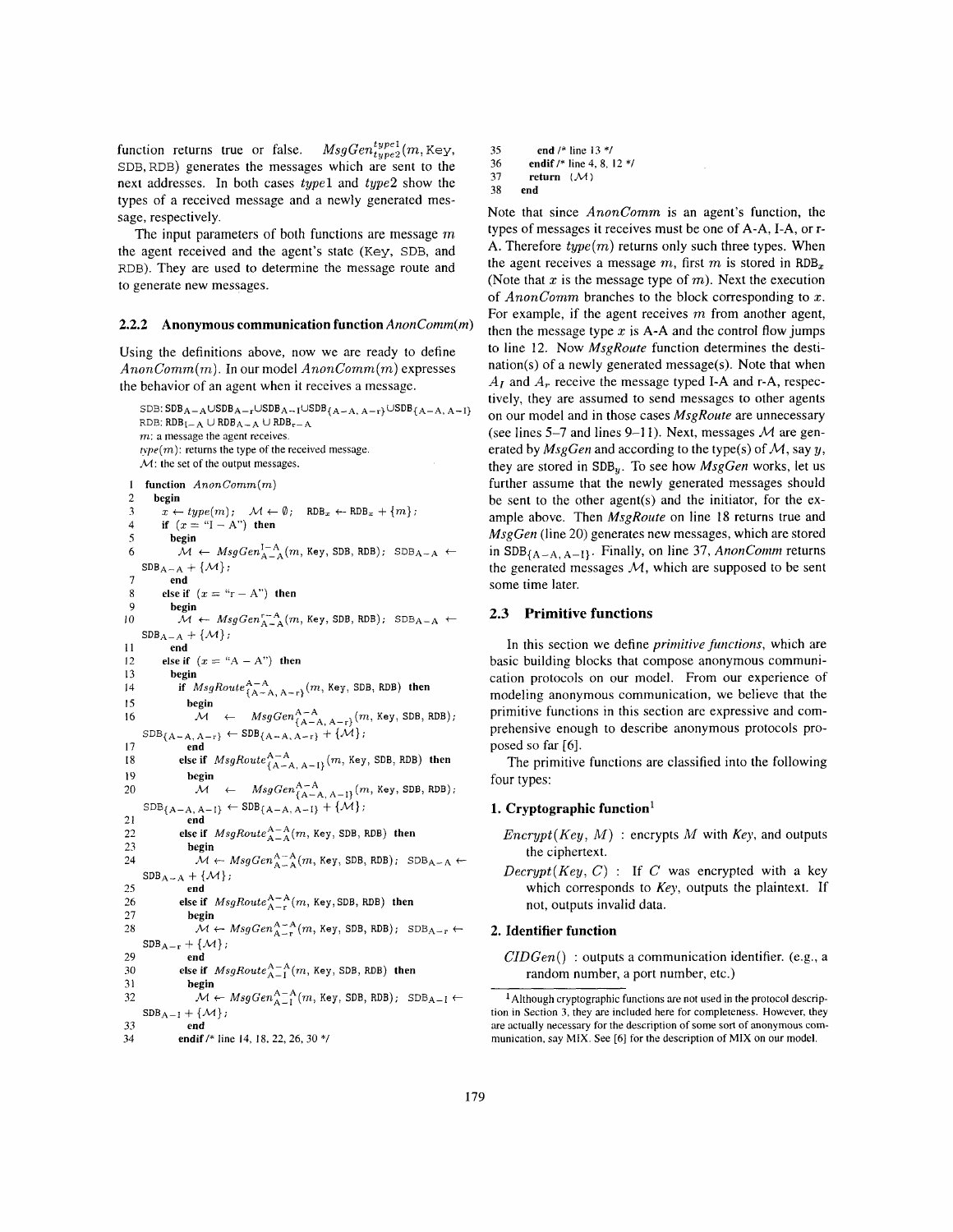$LocalAdar()$  : outputs the address of the machine on which the agent is running.

#### **3. List function**

 $Shufflet, V)$ : divides *V* into *t* parts of the same length, shuffles and outputs them.

 $Separate(t, S)$ : divides *S* into *t* lists and outputs them.

 $Pickup(t, S)$ : picks *t* elements from list S at random and outputs them.

*Size(S)* : outputs size s of S.

#### **4. Probabilistic function**

*Trial(P)* outputs 1 (with probability *P)* or 0 (with probability  $1 - P$ ).

In the definitions above, the data type of variables in boldface is a list, otherwise scalar. It should be noted that clear characterization of anonymous communication protocols by primitive functions is realized for the first time on our model.

Using this set of primitive functions, the message routing functions and the message generating function can be represented simply. Moreover they are useful to develop a new anonymous communication protocol. This will be exemplified in Section 4.

In addition the primitive functions are not necessarily limited to the functions above. Arbitrary primitive functions can be added if necessary. Thus we can say that our model is highly extensible.

## **3 Protocol descriptions**

In this section, we describe Proxy and Crowds as the examples of the protocol description on our model. However, since *MsgRoute* functions in those methods are rather simple and easy to describe, we omit the descriptions of them due to **lack** of space. Furthermore, reply procedures from the responder to the initiator are also not described, but it is almost straightforward to do so.

In the rest of this section, we pay much attention to the descriptions of  $MsgGen_{A-A}^{1-A}$  and  $MsgGen_{A-A}^{A-A}$ . The reasons for this are as follows: (1)  $A_I$  receives a message of initiator *I* and initiates anonymous communication by using  $MsgGen_{A-A}^{I-A}$ . Therefore generally speaking,  $MsgGen<sub>A-A</sub><sup>I-A</sup>$  plays the most important role in various anonymous communication protocols. (2)  $MsgGen_{A-A}^{A-A}$ describes agent-to-agent communication, which in general occupies the largest part of anonymous communications.

#### **3.1 Proxy**

There is only one message relay agent (named Proxy) in Proxy method. Proxy method is a simple modification of ordinary message communication.

The *MsgGen* is following:

```
{\bf function} MsgGen_{A-A}^{I-A}((I, A_I, I, r, V), (Key, SDB, RDB))
    begin 
         S \leftarrow A_I; R \leftarrow Proxy; P I \leftarrow I; Pr \leftarrow r; PV \leftarrow V;<br>
return {(S, R, PI, Pr, PV)}
    end
```
**begin**   ${\bf function}$   $MsgGen_{A-A}^{A-A}((A_I, \text{Proxy}, I, r, V), (\text{Key}, \text{SDB}, \text{RDB}))$ 

 $S \leftarrow \text{Proxy}; R \leftarrow A_r; \text{ } cd \leftarrow \text{CIDGen}(:,r)$ <br>  $PI \leftarrow \text{ } cd; Pr \leftarrow r; PV \leftarrow V;$ **return** *{(S, R,* **PI,** *PT, PV)}*  **end** 

## **3.2 Crowds**

In the following description of Crowds, *jondo,* are the message relay agents. Note that the probability  $p_f$  of forwarding messages is fixed in advance in Crowds system. Moreover Group is a list of members in the anonymous communication group (called *crowd).* 

The *MsgGen* is following:

function  $MsgGen_{A-A}^{I-A}((I, A_I, I, r, V), (Key, SDB, RDB))$ **begin**  g.<br>  $S \leftarrow A_I; R \leftarrow Pickup(1, Group); cid \leftarrow CIDGen();$ <br>  $PI \leftarrow cid; Pr \leftarrow r; PV \leftarrow V;$ <br> **return**  $\{(S, R, PI, Pr, PV)\}$ **end**   $function$   $MsgGen^{A-A}_{A-A}((jondo_{x_{k-1}}, jondo_{x_k}, cd, r, V),$ (Key, SDB, RDB)) **begin**   $S \leftarrow LocalAddr();$ <br>
if  $(Trial(p_f) = 1)$  then  $R \leftarrow Pickup(1, Group);$ <br>
else if  $R \leftarrow A_r$ ; endif<br>  $PI \leftarrow cid; Pr \leftarrow r; PV \leftarrow V;$ <br>  $PI \leftarrow id; Pr \leftarrow r; PV \leftarrow V;$ **return** *{(S, R, PI, PT,* PV)} **end** 

#### **3.3 Discussion on the descriptions**

We summarize the descriptions of Proxy and Crowds together in [Table](#page-5-0) **1.** Moreover we summarize **IM** in [Table 2](#page-5-0) without describing it in this paper. The interested reader is referred to [6] for its description.

**As** we can readily see from Table 1, Proxy and Crowds share certain similarities as follows; (1) they provide anonymity by interposing one or more agents between the initiator and the responder, and (2) they make it possible for the responder to reply to the initiator with the help of communication identifier *cid* while keeping the identity of the initiator secret.

With respect to Crowds (Table 1) and IM (Table 2), it is not very hard to find similarities between them. The big difference between Crowds and IM is that the former determines the destination of a message according to the output of *Trial* function, on the other hand, the latter does so according to the number of fragments of V.

**As** discussed above, our model gives us a clue to evaluate and classify anonymous communication protocols. This is mainly due to the way of our modeling, especially to the introduction of primitive functions.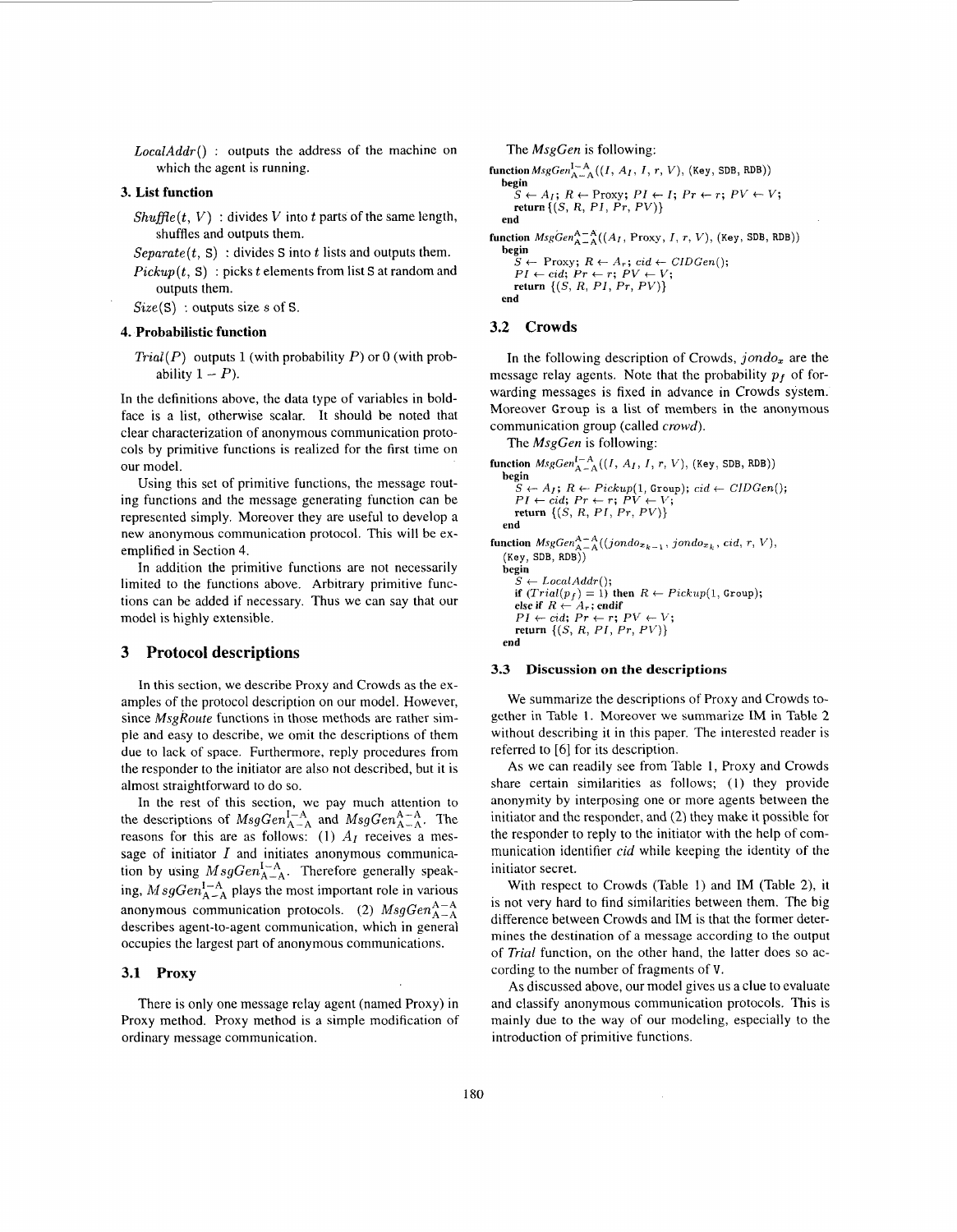<span id="page-5-0"></span>

|                                    |                          | Proxy      | Crowds ·         |                           |
|------------------------------------|--------------------------|------------|------------------|---------------------------|
| $MsgGenA-AI-A$                     | S                        | Αı         | Αı               |                           |
|                                    | R                        | Proxy      | Pickup(1, Group) |                           |
|                                    | PI                       |            | cid              |                           |
|                                    | $_{Pr}$                  |            | r                |                           |
|                                    | ΡV                       |            |                  |                           |
|                                    |                          |            | $Trial(p_f) = 1$ | $Trial(p_f) \neq 1 (= 0)$ |
| $MsgGen^{\text{A-A}}_{\text{A-A}}$ | $\overline{S}$           | Proxy      | LocalAddr        | LocalAddr                 |
|                                    | $\overline{\mathcal{R}}$ | $A_{\tau}$ | Pickup(1, Group) | $A_r$                     |
|                                    | PI                       | cid        | cid              | cid                       |
|                                    | $\overline{Pr}$          | r          | r                | $\boldsymbol{r}$          |
|                                    | $\overline{P}V$          |            |                  |                           |

**Table 1. Message summary of Proxy and Crowds.** 

|                              |                           |                                                     | IM                                                                |                                                                                                      |  |  |  |  |
|------------------------------|---------------------------|-----------------------------------------------------|-------------------------------------------------------------------|------------------------------------------------------------------------------------------------------|--|--|--|--|
|                              | Ŝ                         | $(S_1, S_2) \leftarrow (A_I, A_I)$                  |                                                                   |                                                                                                      |  |  |  |  |
|                              | $_{\scriptscriptstyle R}$ | $R_1, R_2 \rightarrow Pickup(2, Group)$             |                                                                   |                                                                                                      |  |  |  |  |
| $MsgGenA-AI-A$               | $_{PI}$                   | $(PI_1, PI_2) \leftarrow ((gid, cid), (gid, cid))$  |                                                                   |                                                                                                      |  |  |  |  |
|                              | $_{Pr}$                   | $Pr_1, Pr_2) \leftarrow (r, r)$                     |                                                                   |                                                                                                      |  |  |  |  |
|                              | ΡV                        | $PV_1, PV_2) \leftarrow Separate(2, Shuffle(n, V))$ |                                                                   |                                                                                                      |  |  |  |  |
|                              |                           | $Size(V) = 1$                                       | $Size(V) = 2$                                                     | Size(V) > 3                                                                                          |  |  |  |  |
|                              | $\boldsymbol{S}$          | LocalAddr()                                         | $(S_1, S_2) \leftarrow (LocalAddr(),$<br>LocalAddr()              | $(S_1, S_2, S_3) \leftarrow (LocalAddr(),$<br>LocalAddr(), LocalAddr())                              |  |  |  |  |
| $MsgGen^{\bf A-A}_{\bf A-A}$ | $\boldsymbol{R}$          | $A_r$                                               | $R_1 \leftarrow A_r, R_2 \leftarrow$<br>Pickup(1, Group)          | $R_1 \leftarrow A_r, (R_2, R_3) \leftarrow$<br>Pickup(2, Group)                                      |  |  |  |  |
|                              | PI                        | (gid, cid)                                          | $(PI_1, PI_2) \leftarrow$<br>((gid, cid), (gid, cid))             | $(PI_1, PI_2, PI_3) \leftarrow ((gid, cid),$<br>$(\text{gid}, \text{cid}), (\text{gid}, \text{cid})$ |  |  |  |  |
|                              | $_{Pr}$                   | $\boldsymbol{r}$                                    | $(Pr_1, Pr_2) \leftarrow (r, r)$                                  | $Pr_1, Pr_2, Pr_3) \leftarrow (r, r, r)$                                                             |  |  |  |  |
|                              | PV                        | Pickup(1, V)                                        | $PV_1 \leftarrow Pickup(1, V),$<br>$PV_2 \leftarrow V - \{PV_1\}$ | $PV_1 \leftarrow Pickup(1, V),$<br>$(PV_2, PV_3) \leftarrow$<br>$Separate(2, V - {PV1})$             |  |  |  |  |

**Table 2. Message summary of IM** 

# **4 Integration of Crowds and IM**

In order to demonstrate that our model has enough power and flexibility to express anonymous communication protocols, we shall integrate Crowds and IM in this section.

Although Crowds is simple and efficient, it needs enough storage on relay nodes in order to keep information necessary for delivering reply message to the initiator. In IM, meanwhile, relay nodes are not necessarily to keep information for replying because the replying is multi-casted to all members in the group. However since the message content is fragmented in many pieces, each of which must be sent separately, it is possible that heavy load for processing such operation is imposed on intermediate relay nodes.

Hence we integrate Crowds and IM to take advantages of both methods for various network conditions. The integrated method (called "Crowds-IM") can be fitted to practical network environments by only changing parameters accordingly.

In Crowds-IM, we use two system parameters which are the probability of  $p_f$  (in Crowds) and the number of division of the message *n* (in IM). These parameters influence the distance from the initiator to the responder sensitively.

For the integration, we incorporate  $p_f$  and *Trial* function (one of the primitive functions) into IM. Note that **Group**  means the list of members (expressed as "M") in the anonymous communication group (identified by *gid).* 

```
function MsgGen_{A-A}^{I-A}((I, A_I, I, r, V), (Key, SDB, RDB))begin 
      S_1 \leftarrow A_I; S_2 \leftarrow A_I; P^*(A_I = M_{x_0})^*(R_1, R_2) \leftarrow Pickup(2, Group);\overline{cid \leftarrow CIDGen(); P_{I1} \leftarrow (gid, \, \overline{cid}); P_{I2} \leftarrow (gid, \, \overline{cid});}Pr_1 \leftarrow r; Pr_2 \leftarrow r;
      (PV_1, PV_2) \leftarrow Separate(2, Shuffle(n, V));return \{(S_1, R_1, PI_1, Pr_1, PV_1)\}(S_2, R_2, PI_2, Pr_2, PV_2)
```

```
end
```
function  $MsgGen^{\text{A}-\text{A}}_{\text{A}-\text{A}}((\text{M}_{x_{k-1}}, \text{M}_{x_k}, (gid, cid), r, V),$ (Key, SDB, RDB)) **begin if**  $(Trial(p_f) = 1)$  **then if**  $\left( Size(\mathbf{V}) \geq 2 \right)$  then **begin** 

 $S_1 \leftarrow LocalAddr(); S_2 \leftarrow LocalAddr();$  $(R_1, R_2) \leftarrow (Pickup(2, Group));$  $Pr_1 \leftarrow r; Pr_2 \leftarrow r;$  $PI_1 \leftarrow (gid, \, cid); \, PI_2 \leftarrow (gid, \, cid);$